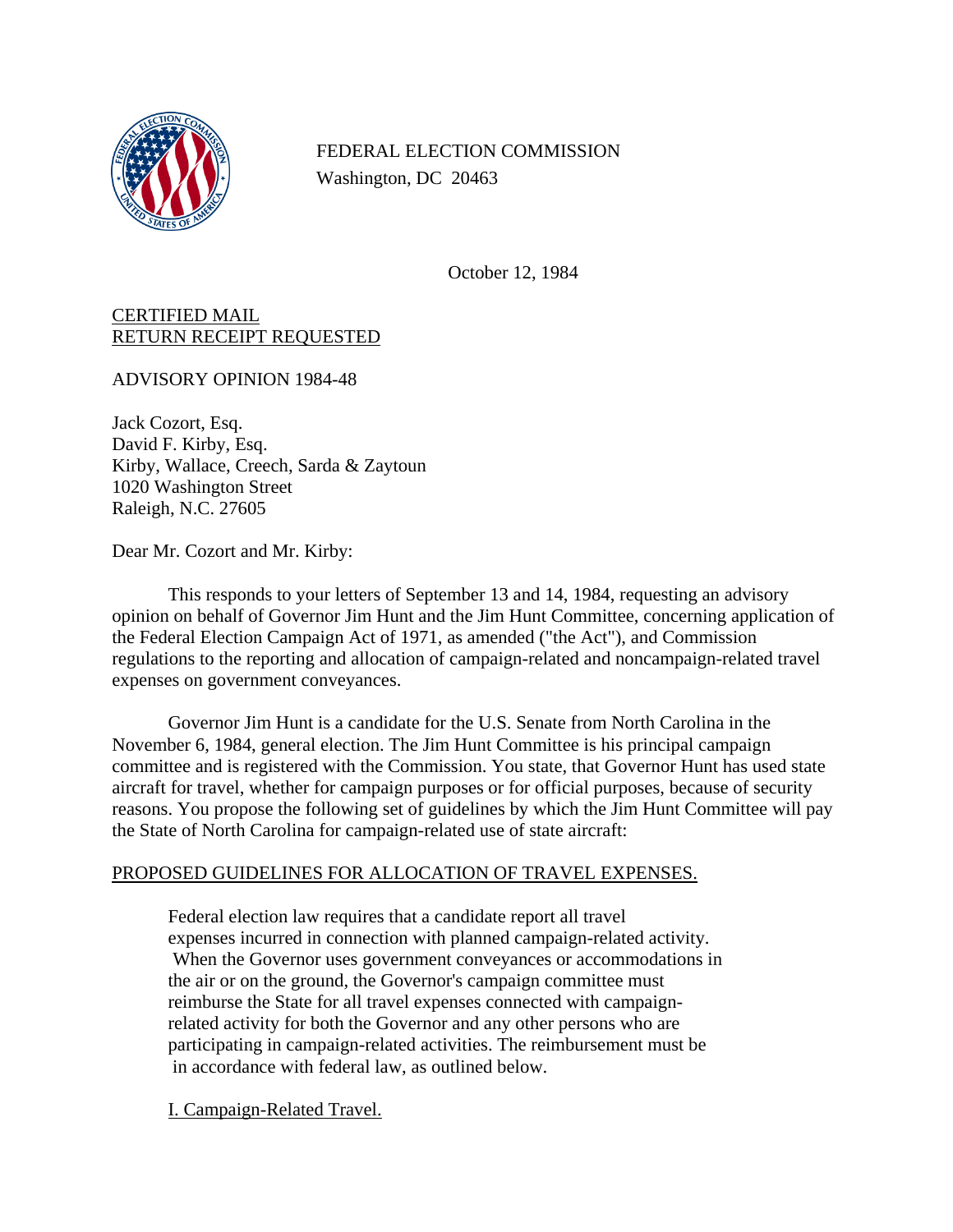The Committee must reimburse the State for use of State conveyances for the following people under the following circumstances:

A. The Governor, when he has any scheduled campaign-related activities. Incidental contact with political supporters at official, functions is not deemed campaign-related.

B. Members of the Governor's family, when they are conducting campaignrelated activities, such as a fundraiser, or giving a campaign speech.

C. Campaign personnel, both paid and voluntary, anytime they travel on a State conveyance, whether or not the trip is official or political.

D. Anyone else traveling on a State conveyance who is conducting any campaignrelated activities.

II. Computation of Costs.

The Committee must reimburse the State for travel described above, both air and ground. The costs are to be computed in the following manner:

A. Ground Travel: All ground travel under the circumstances described above is reportable and reimbursable when an automobile is used in conjunction with air travel. Costs are to be computed in one of the following methods:

(1) At 20 1/2 cents per mile, if accurate records of actual mileage are kept, up to 150 miles. At this point, use \$32.00 per day rate. (Minimum of \$10.00)

(2) At \$6.00 per hour if accurate records of time are kept, in accordance with the attached schedule, with a minimum of \$10.00. If ground conveyance is used for more than five (5) hours, use daily rate of \$32.00 per day.

(3) At \$32.00 per day, in accordance with the attached schedule, if there are neither accurate mileage records nor accurate time records.

## B. Air Travel.

(1) Imaginary Trip: When there has been a determination that travel on a Stateowned aircraft is a reportable and reimbursable expense under the guidelines of Section I, the next step is to reconstruct an imaginary trip which covers all of the campaign-related activity. Use the following guidelines for determining the exact route of the imaginary trip.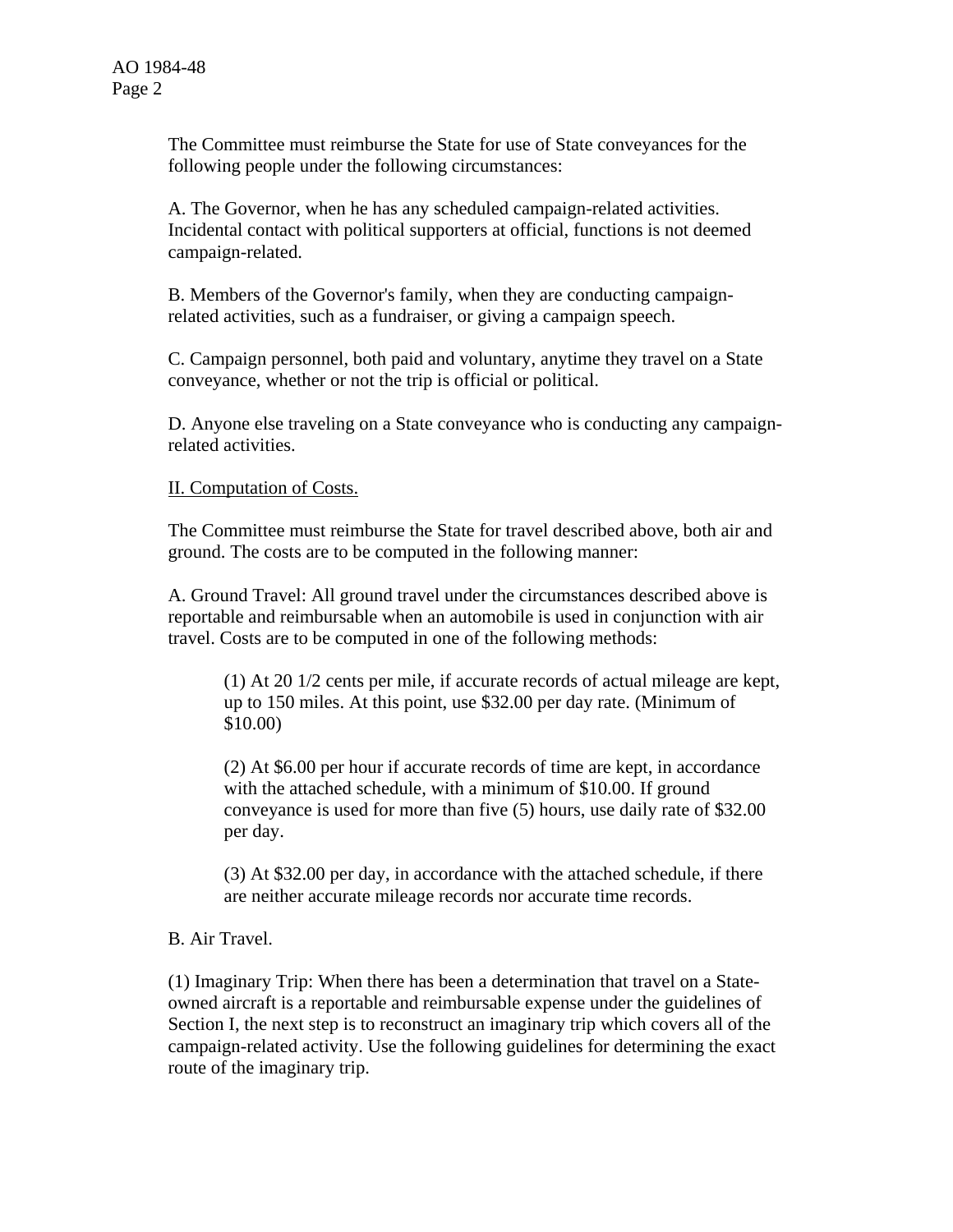(a) For the Governor and members of his family, construct an imaginary trip, from the point of origin, through each city where campaign-related activity was conducted, and back to the point of origin.

(b) List the exact aircraft used by the State. Make sure each type is listed if different aircraft are used on different segments of the trip.

(c) Determine how many people on what type of aircraft are to be reimbursable for each segment of each trip.

REMEMBER: Any scheduled campaign-related activity at a city makes that stop of the trip reimbursable, even if most of the activity was official.

(2) Computation of Costs: The basic rule is that the Committee must reimburse the State an amount equal to what it would cost to use "comparable commercial conveyance". The rules are based on fairness. The Governor, as a candidate, must not be given an advantage by being able to use the State-owned conveyance. There are two possible means of travel by plane: regularly scheduled air service and charter flights. To determine which to use, and how to compute the costs, use the following guidelines:

(a) If all stops on the imaginary trip are at locations served by regularly scheduled commercial air service, the rate to be used is first class air fare for each person whose travel is reportable and reimbursable. (See 11 CFR 9034.7(b)(5)(i).)

(b) If one or more of the stops are at locations not served by regularly scheduled commercial air service, charter rates are to be used. The State should be reimbursed for the cost of facilities sufficient to accommodate the Governor and others conducting campaign-related activities, less the cost of authorized or required personnel. The Governor's use of the State aircraft for all travel is at the request of State Bureau of Investigation Director Haywood Starling, who is ultimately responsible for the Governor's security. Therefore, the committee will exclude the cost of transporting security in calculating the amount to be reimbursed. (See 11 CFR 9034.7(b)(5)(ii).)

(c) If a helicopter is used, always figure reimbursements using rates for helicopters, even when travel is to cities served by regularly-scheduled commercial service. Do not use first class rates when one of the helicopters is used. Never use rates for fixed-wing charters when a helicopter is used; use helicopter charter rates. When the Bell 222 is used, use those rates. Do not use rates for smaller, more spartan conveyances.

(d) In determining how much the Committee should reimburse the State, use one of these methods: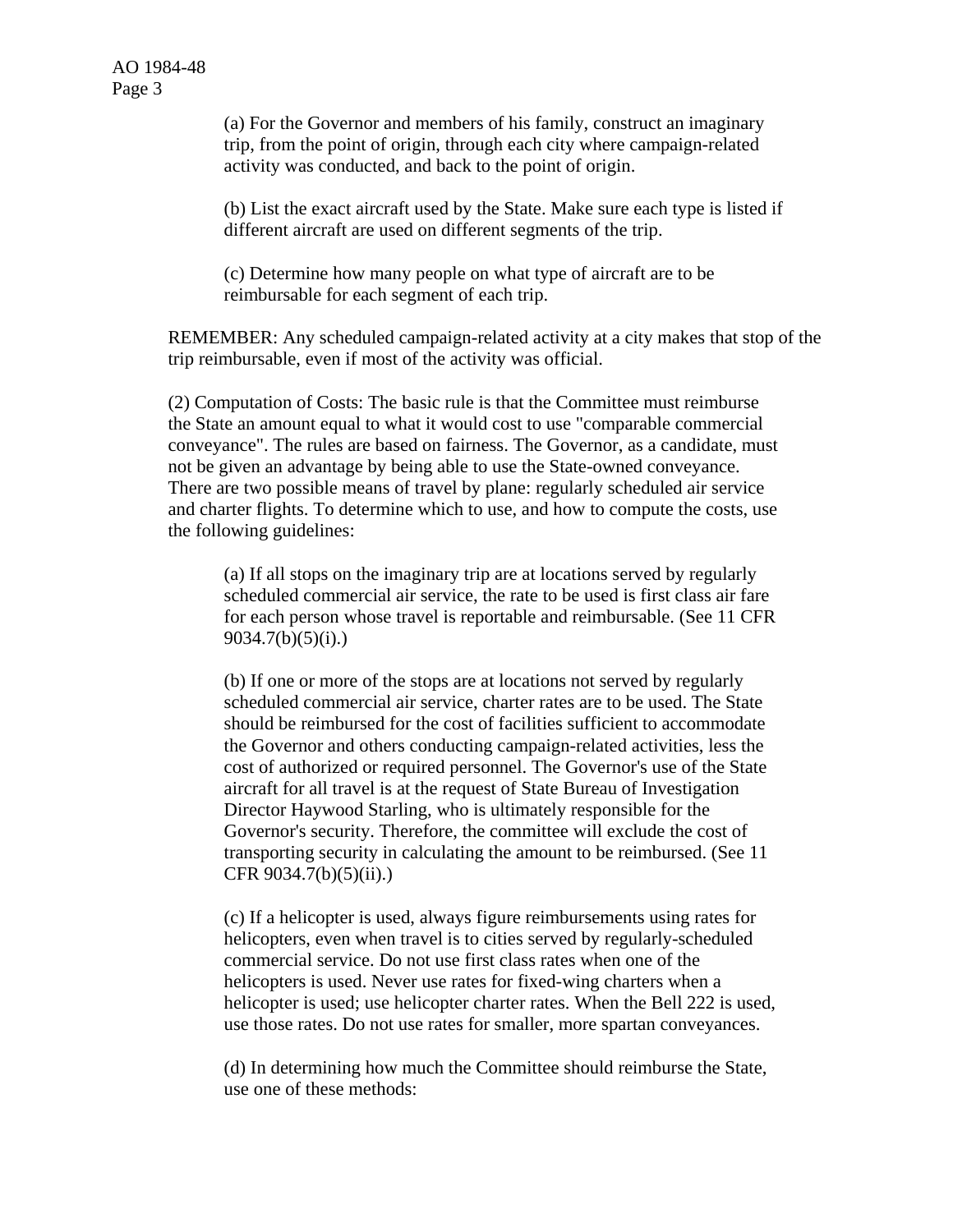> (1) Use the charter rate for a similar aircraft, less a proportionate cost for security and persons on official business, when appropriate. For example, if the total cost of chartering similar aircraft including the pilot was \$600.00, and the only passengers on board were the Governor, and one security agent, and the trip was part official and part political, the Committee should reimburse the State \$300.00, one-half of the total chartered cost.

> (2) Use the charter rate for similar aircraft sufficiently large to carry the Governor and other persons deemed reimbursable. In other words, it is permissible to use the charter rate for a smaller similar aircraft, if a smaller aircraft would have carried the Governor, and others deemed reimbursable.

(3) When computing the charter rates, use the times recorded by the pilots on the Department of Commerce invoice for actual flight time and actual ground time. Do not use the estimated flying times and ground times from the schedule. Always include in flight time the time for the helicopter to fly from the hanger to, pick up the Governor downtown and to return to the hanger after leaving the Governor downtown.

(4) If the reimbursement cost for air travel is ever less than the cost of the trip to the Department of Commerce, regardless of the method used to compute the reimbursement cost, use the cost of the trip to the Department of Commerce as the amount to be reimbursed.

You ask whether the Jim Hunt Committee's use of these guidelines will comply with the Act. You also pose seven specific questions, as follows:

1. When the term "comparable commercial conveyance" is used in 11 CFR 106.3, is the Committee allowed to reimburse travel expenses at the rate of the first class air fare when travel is to a city served by regularly scheduled commercial air service?

2. In the case of travel to a city not served by regularly scheduled commercial air service, is the Committee required to reimburse at the usual charter rate for a "comparable commercial conveyance"?

3. Does the Committee have the option of paying the usual charter rate for commercial conveyance instead of the first class air fare when travel is to a city served by regularly scheduled commercial air service?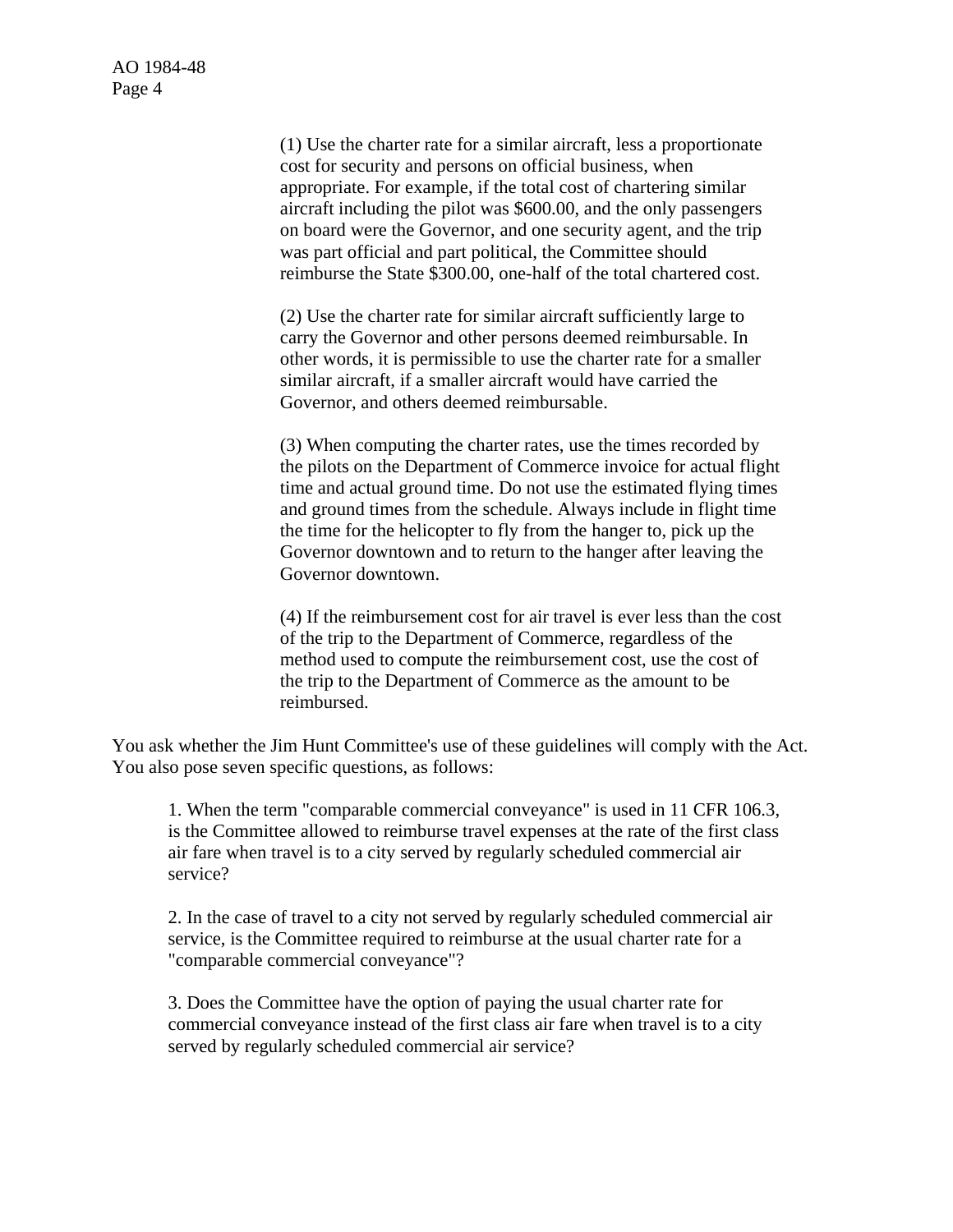4. In determining the rate for a "comparable commercial conveyance", is it permissible for the Committee to calculate the reportable expense by dividing the total operating cost for the usual charter rate for a Comparable airplane or helicopter by the total number of passengers transported and pay the State an amount equal to that portion of the actual cost of the charter which is allocable to all passengers traveling for campaign purposes? In calculating this amount, if the candidate is required or authorized by law to be accompanied by security or authorized staff, is it permissible for the Committee to exclude those costs in allocating reportable and reimbursable expenditures?

5. Is it permissible for the Committee to calculate the reportable and reimbursable travel expense by determining the usual charter rate for a smaller airplane or helicopter which is sufficiently large to transport the Governor and all other persons who are conducting campaign-related activity, less facilities sufficient to accommodate staff or security which is authorized or required by law to accompany the Governor. For example, if the Governor, security, and one Campaign aide travel between cities in North Carolina along with the pilot and security personnel, is it permissible for the Governor to pay for the usual charter rate of a smaller aircraft which is sufficiently large to transport the Governor, security, and the aide?

6. When calculating the amount to be reported and reimbursed, does the Committee have the option of selecting between a cost calculation based on the actual conveyance used or the usual charter rate for a similar aircraft sufficiently large to transport all persons conducting campaign activity?

7. The State Bureau of Investigation which provides security for the Governor has recommended that the Governor travel on state-owned aircraft, piloted by state employees, for security and safety reasons. Please confirm that the cost of required security personnel is excludable in calculating the cost of "comparable commercial conveyance" under 11 CFR 106.3(e)?

The Act requires the reporting and itemizing of disbursements by a candidate's principal campaign committee. See 2 U.S.C. 434(b). Commission regulations require the reporting of "[all] expenditures for campaign-related travel paid for by a candidate from a campaign account or by his or her authorized committees or by any other political committee... ." 11 CFR 106.3(a). When a candidate uses a government conveyance for campaign-related travel, Commission regulations provide:

(e) Notwithstanding paragraphs (b) and (c) of this section, the reportable expenditure for a candidate who uses government conveyance or accommodations for travel which is campaign-related is the rate for comparable commercial conveyance or accommodation. In the case of a candidate authorized by law or required by national security to be accompanied by staff and equipment, the allocable expenditures are the costs of facilities sufficient to accommodate the party, less authorized or required personnel and equipment. If such a trip includes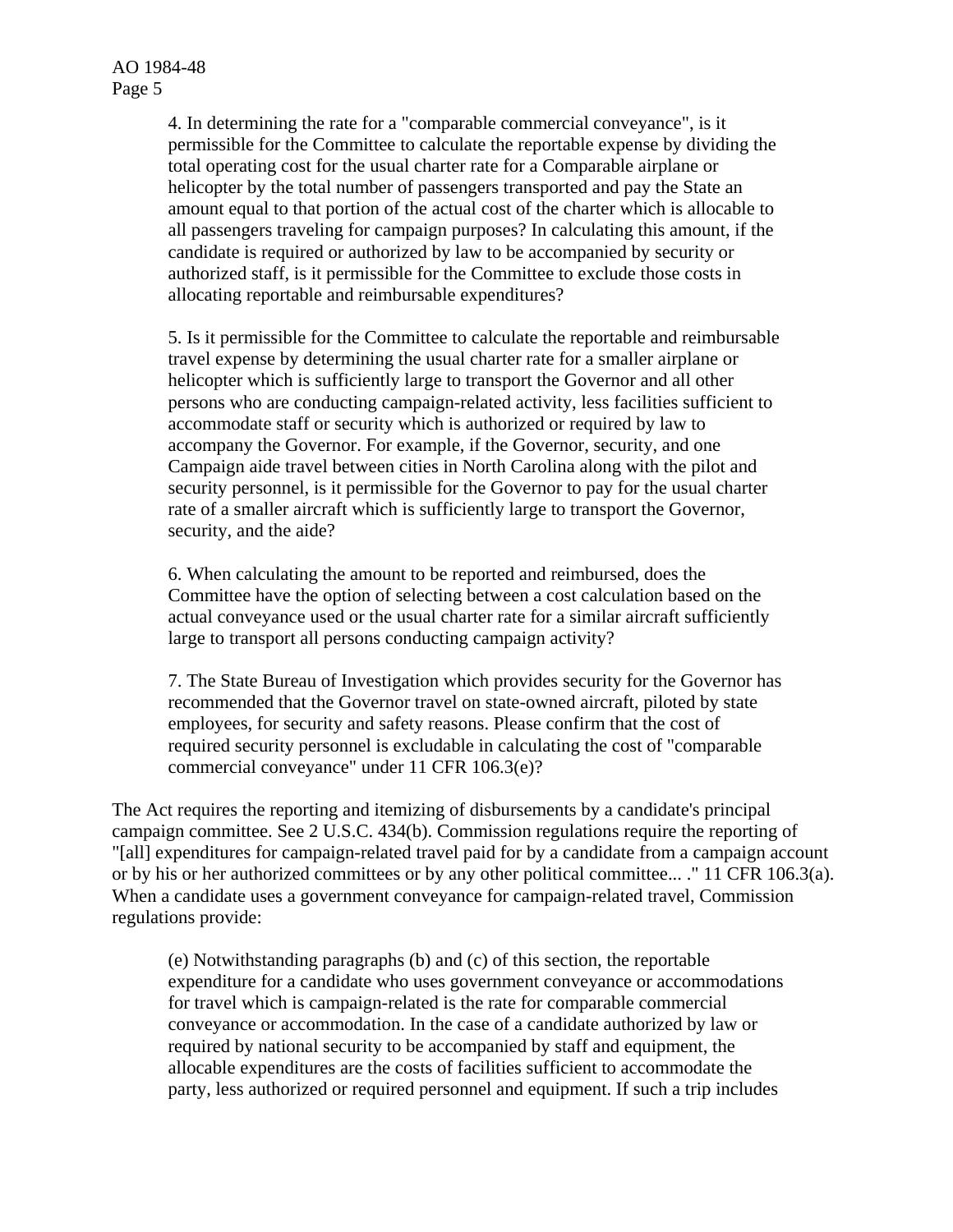> both campaign and noncampaign stops, equivalent costs are calculated in accordance with paragraphs (b) and (c) of this section.

11 CFR 106.3(e). The referenced subsections (b) and (c) provide:

(b) (1) Travel expenses paid for by a candidate from personal funds, or from a source other than a political committee, shall constitute reportable expenditures if the travel is campaign-related.

(2) Where a candidate's trip involves both campaign-related and non-campaignrelated stops, the expenditures allocable for campaign purposes are reportable, and are calculated on the actual cost-per-mile of the means of transportation actually used, starting at the point of origin of the trip, via every campaign-related stop and ending at the point of origin.

(3) Where a candidate conducts any campaign-related activity in a stop, the stop is a campaign-related stop and travel expenditures made are reportable. Campaignrelated activity shall not include any incidental contacts.

(c) (1) Where an individual, other than a candidate, conducts campaign-related activities on a trip, the portion of the trip attributed to each candidate shall be allocated on a reasonable basis.

(2) Travel expenses of a candidate's spouse and family are reportable as expenditures only if the spouse or family members conduct campaign-related activities.

11 CFR 106.3(b) and (c). The Committee must also retain the records on which such travel expense determinations and allocations are based. See 11 CFR 104.14. The Committee should also keep a list of all passengers on each trip, along with a designation of which passengers are and which are not campaign-related. With respect to 11 CFR 106.3(e), the Commission interprets the term "comparable commercial conveyance" to mean a commercial conveyance comparable to the government conveyance actually used in terms of type (e.g., jet aircraft versus prop plane) and services offered (e.g., plane with dining service or lavatory versus one without).

With regard to the seven specific questions you pose, the Commission responds affirmatively to questions 1 and 2, but it responds negatively to questions 3 and 6. The Commission's responses to questions 4, 5, and 7 require some explanation as to its understanding of the questions themselves and some discussion of its answers.

Questions four and five are closely related and for that reason will be restated, and answered together. The Commission understands question four as asking whether the method for determining the reportable travel expenses for using a government aircraft (to make a campaign trip to locations where regularly scheduled commercial service is not available) may use a pro rata calculation based on the commercial charter rate that would be paid for a comparable aircraft making the same trip as the government aircraft. This pro rata calculation, as you explain it,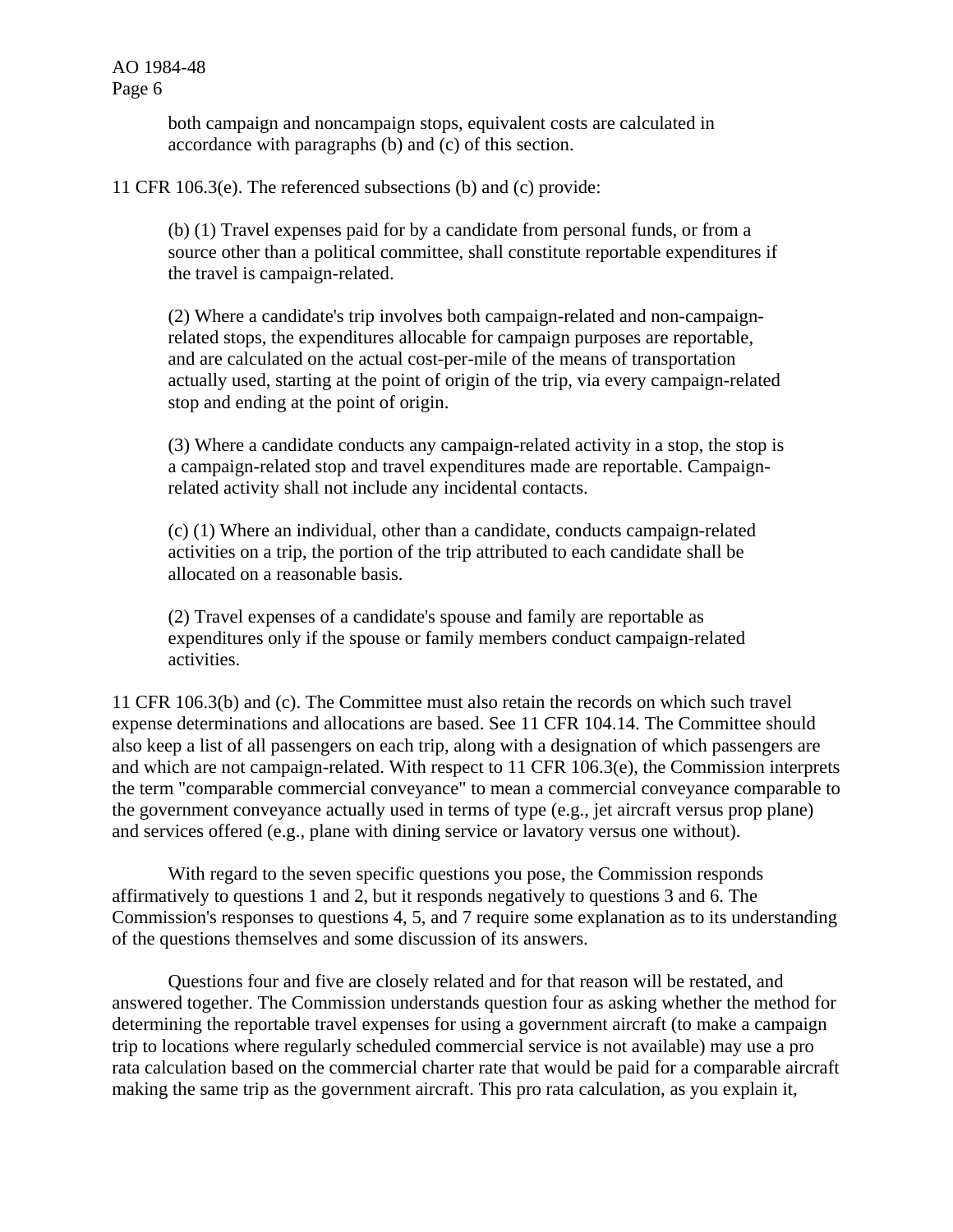would start with the total charter cost for a comparable aircraft making the same trip, that cost would be divided by the total number of passengers (not including pilot and other flight crew personnel) whether or not any passenger was on the trip for campaign purposes or as required security personnel assigned to Governor Hunt. The quotient would represent the per passenger cost allocation. That amount would then be multiplied by the number of passengers traveling for campaign purposes to determine the payment for campaign travel expenses that would be made by the Hunt Committee to the State of North Carolina and reported as an expenditure under the Act and Commission regulations. This proposed method, as the Commission understands it, would mean that the travel cost allocable to passengers who are security personnel, or authorized staff to assist the Governor in his official duties, would not be treated as campaign expenditures.

The Commission concludes that the above described procedure, as stated in your question four and reflected in your proposed guidelines, would not comply with the cited regulation, 11 CFR 106.3(e). This regulation, quoted above, contemplates determining the number of passengers in the group who will perform campaign functions and then calculating the cost of chartering an aircraft, comparable to the government aircraft actually used, to make the campaign trip. This approach requires using the charter rate for an aircraft fairly comparable to the aircraft that will actually make the trip. For example, if the government aircraft to be used is twin engine prop jet, a single engine, prop aircraft would not be comparable for purposes of the regulation. At the same time if the Hunt Committee would have to pay higher costs to charter a comparable aircraft to carry all passengers (campaign and noncampaign) than it would have to pay for chartering a comparable aircraft just to carry the campaign personnel, the regulation permits the expenditure to be established at the lower amounts. By the same token, if the charter cost for a comparable aircraft is the same for a travel party of four (including one security person) as the cost for three (or fewer) campaign personnel traveling by themselves, the regulation requires that the charter cost for the four people using a comparable aircraft be treated as the required campaign expenditure.

The foregoing response also answers question five. The charter rate for an aircraft smaller than an aircraft that would be necessary to accommodate the entire traveling party, but sufficient in size to accommodate the campaign-related travelers and comparable in terms of type and service offered, may be used.

In response to question seven, the Commission's foregoing explanation also provides the answer. If air travel is to a location served by regularly-scheduled commercial air service, the campaign need only reimburse the State for the first class airfare of those persons whose travel is campaign-related, and need not reimburse the State for persons whose only function is to provide security. If travel is to a location not served by regularly-scheduled commercial air service, the campaign committee need only reimburse the State for the charter cost of a comparable commercial conveyance sufficient to accommodate the campaign-related travelers, as explained above.

As is apparent from the foregoing discussion, the Commission is of the opinion that the basis for calculating campaign travel costs for candidates who do not receive Federal funding for their campaigns is different from the basis used by candidates who receive such funding. Compare 11 CFR 106.3(e) with 11 CFR 9004.7(b)(7)(i) and 9034.7(b)(7)(i). Accordingly, in